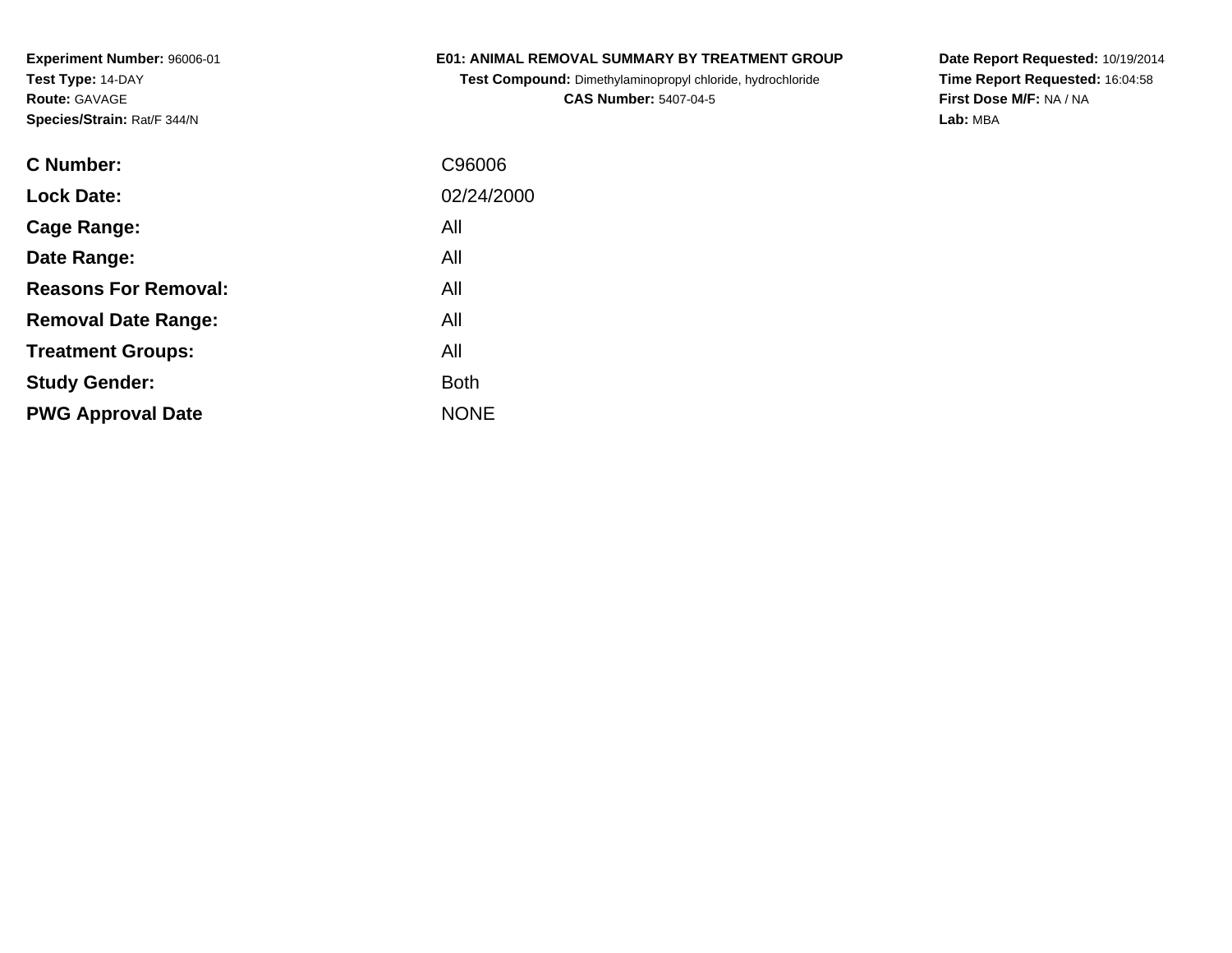## **E01: ANIMAL REMOVAL SUMMARY BY TREATMENT GROUP**

**Test Compound:** Dimethylaminopropyl chloride, hydrochloride

**CAS Number:** 5407-04-5

**Date Report Requested:** 10/19/2014**Time Report Requested:** 16:04:58**First Dose M/F:** NA / NA**Lab:** MBA

#### **MALE**

| <b>TREATMENT</b>       | <b>Terminal</b><br><b>Sacrifice</b> |
|------------------------|-------------------------------------|
| <b>VEHICLE CONTROL</b> | 5                                   |
| 6.25 MG/KG             | $5^{\circ}$                         |
| 12.5 MG/KG             | 5                                   |
| 25 MG/KG               | 5                                   |
| 50 MG/KG               | 5                                   |
| MG/KG<br>100           | 5                                   |
| <b>TOTAL</b>           | 30                                  |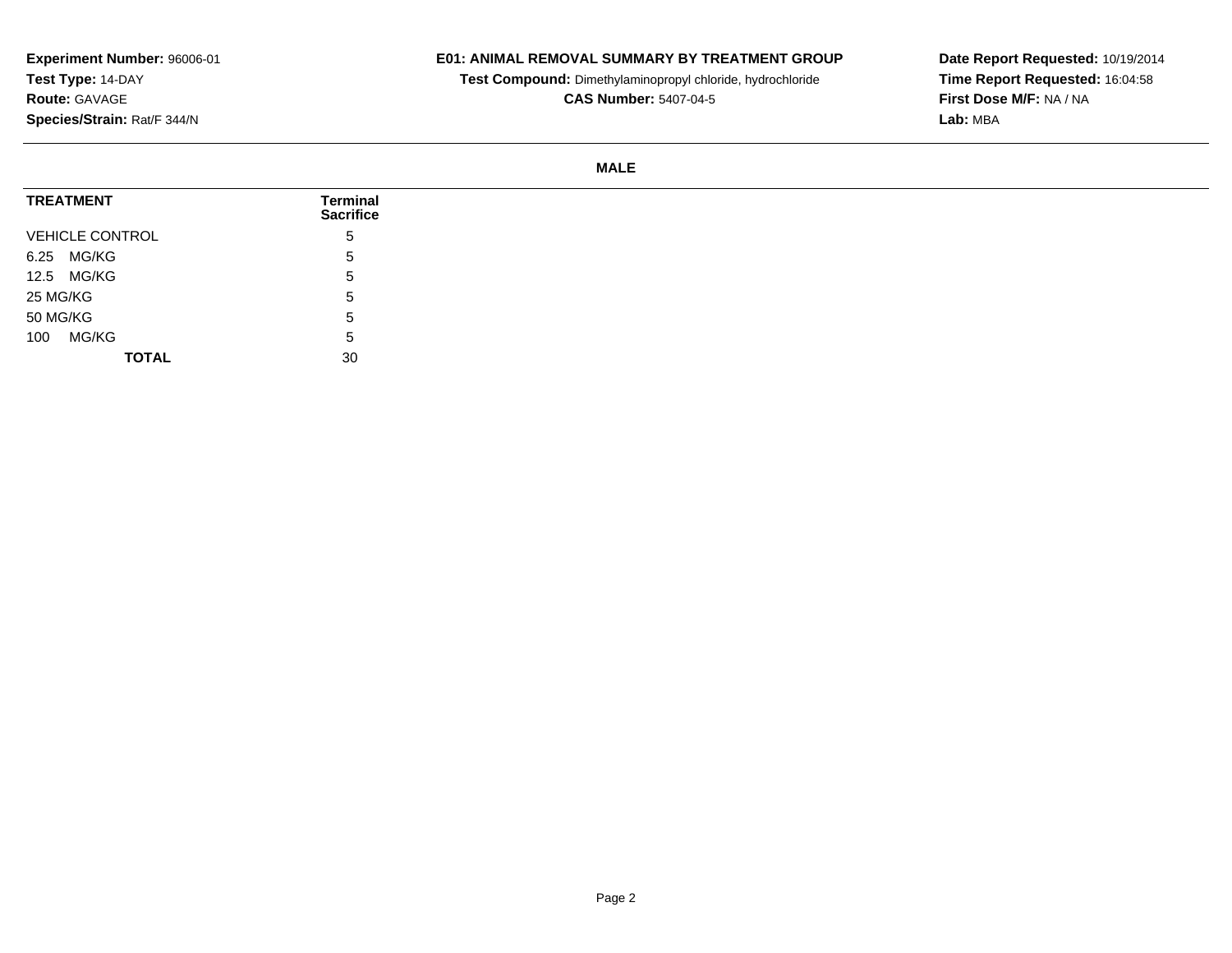#### **E01: ANIMAL REMOVAL SUMMARY BY TREATMENT GROUP**

**Test Compound:** Dimethylaminopropyl chloride, hydrochloride**CAS Number:** 5407-04-5

\*\*\*END OF MALE DATA\*\*\*

**Date Report Requested:** 10/19/2014**Time Report Requested:** 16:04:58**First Dose M/F:** NA / NA**Lab:** MBA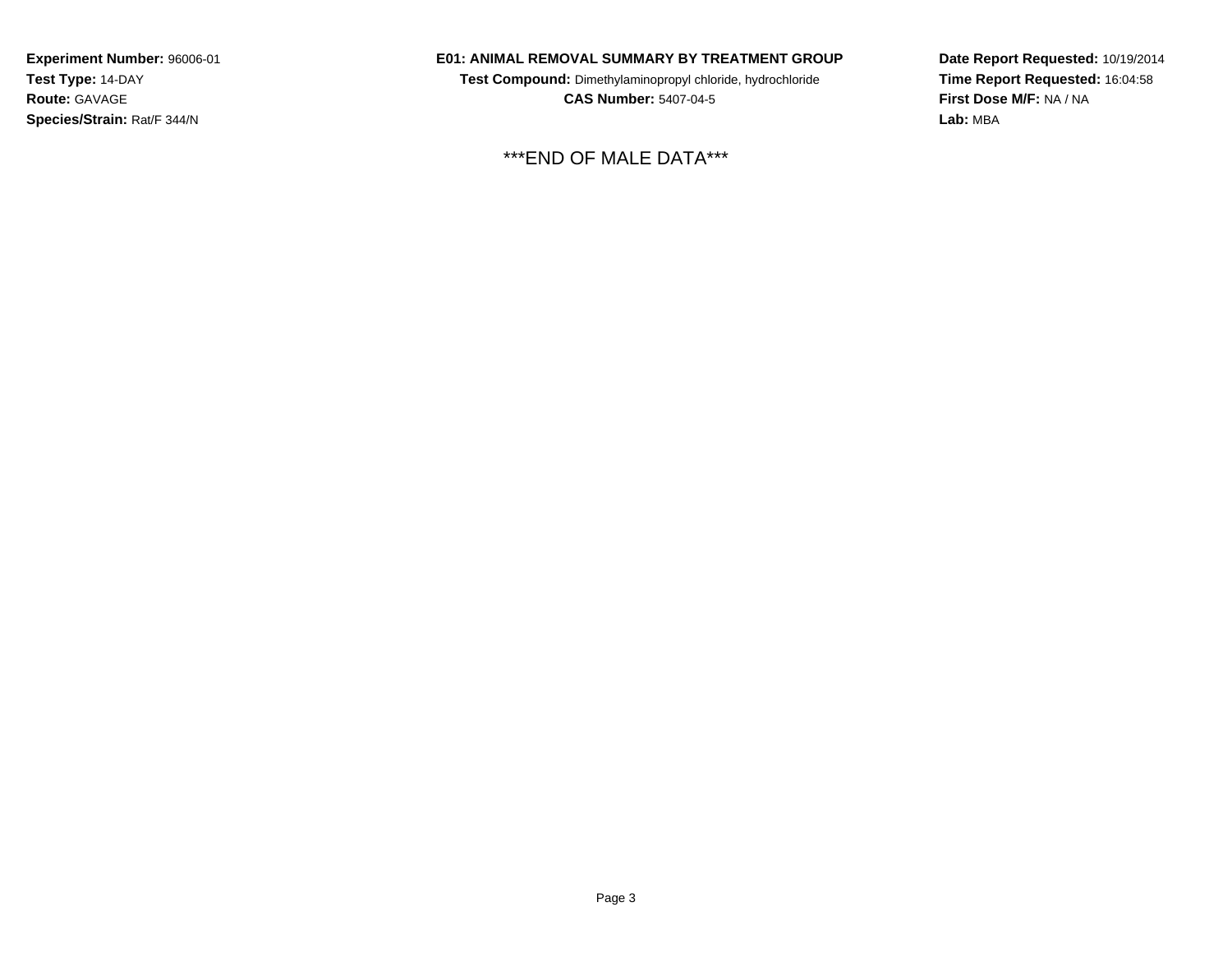## **E01: ANIMAL REMOVAL SUMMARY BY TREATMENT GROUP**

**Test Compound:** Dimethylaminopropyl chloride, hydrochloride

**CAS Number:** 5407-04-5

**Date Report Requested:** 10/19/2014**Time Report Requested:** 16:04:58**First Dose M/F:** NA / NA**Lab:** MBA

#### **FEMALE**

| <b>TREATMENT</b>       | Terminal<br><b>Sacrifice</b> |
|------------------------|------------------------------|
| <b>VEHICLE CONTROL</b> | '5                           |
| 6.25 MG/KG             | 5.                           |
| 12.5 MG/KG             | 5.                           |
| 25 MG/KG               | .5                           |
| 50 MG/KG               | 5.                           |
| MG/KG<br>100           | 5.                           |
| <b>TOTAL</b>           | 30                           |